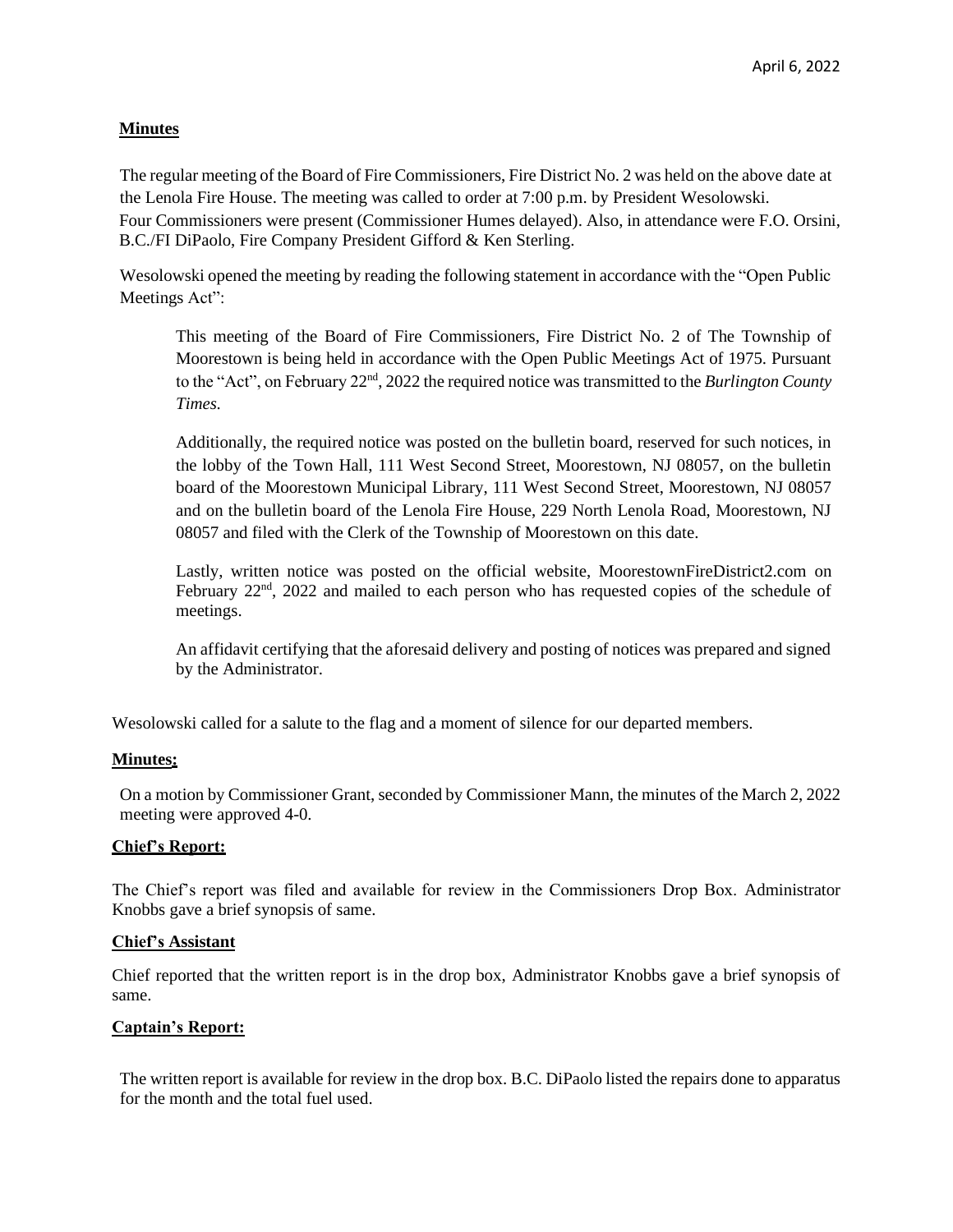## **Fire Official's Report:**

The written report is in the drop box. F.O. Orsini reviewed the following highlights.

- 1. Provided the inspection totals.
- 2. Penalty totals for the month were provided as well as False Fire Alarm Notices issued.
- 3. Zoning & Planning review totals.

## **Rental Manager's Report:**

Hall Manager Orsini noted that the report was in the drop box. He noted that there were eight affairs during the past month, and 5 new bookings for 2022.

## **Squad Report:**

Administrator Knobbs stated that there no reports.

## **Bills:**

The Statement of Expenditures, listing of bills to be paid in April were provided to the Board members for review prior to the meeting. Administrator Knobbs discussed the bills highlighted on said Statement and reported on bills received after the report was published.

There being no further questions or comments on the bills, a motion by Commissioner Mann, seconded by Commissioner Niedermayer to pay the April bills and any regular bills that come in was approved by the four commissioners present.

\*\*Commissioner Humes arrived to the meeting at 7:12 p.m.

### **Old Business:**

**Audit:** Administrator Knobbs stated that there was a complete copy of the 2020 Audit in the drop box and he had emailed same to the commissioners prior to the meeting so that they could review same, especially the pages concerning any findings and corrective action as required by law. He further stated that the upcoming resolution states t hat they have reviewed the necessary sections and they will have to sign attesting to same. Knobbs then gave a brief review of the audit.

President Wesolowski introduced and read Resolution 2022-09 "*Accepting Auditors Report 2020*". On a motion by Commissioner Grant, seconded by Commissioner Mann to approve the resolution. On a roll call vote, the Resolution passed 5-0.

**Parking Lot Repairs:** Administrator Knobbs stated that the repairs were completed earlier this week, and the bill for same was approved earlier tonight. Knobbs further stated that while they were here, they looked at the rest of the parking lot and stated that it al looked okay. He also had them look at the lot in the rear of 225 N Lenola. For this lot they recommend milling and repaving the lot. Knobbs stated that he will get quotes later in the year for work to be performed in 2023.

**Hall Windows:** Administrator Knobbs stated that the hall windows that were ordered last year have finally made it through production and are scheduled for installation on April  $18<sup>th</sup>$ .

**Election:** Administrator Knobbs stated that the official election results are in the drop box. He reviewed same. All information was uploaded to the state through the FAST System.